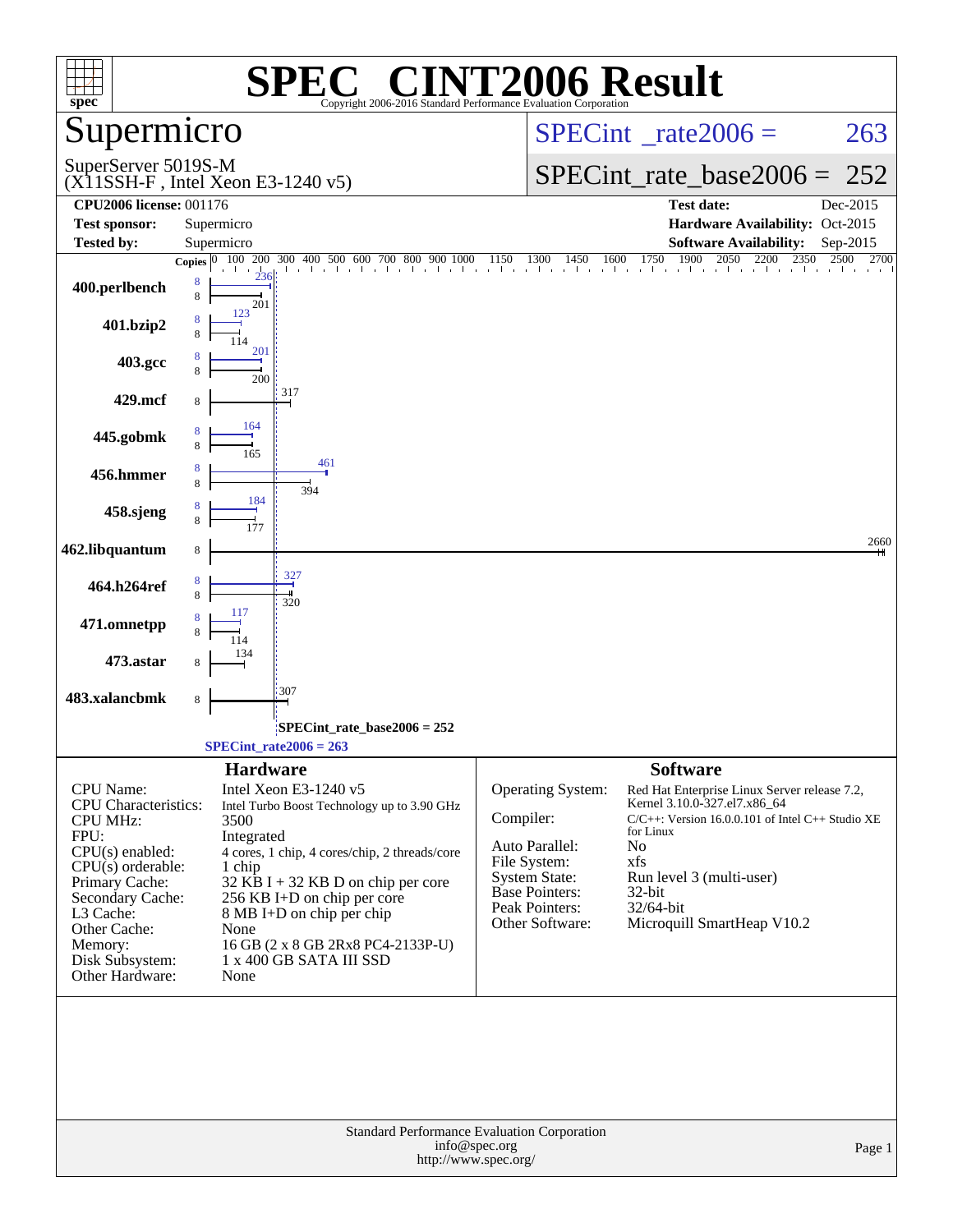

### Supermicro

## SPECint rate $2006 = 263$

SuperServer 5019S-M

(X11SSH-F , Intel Xeon E3-1240 v5)

[SPECint\\_rate\\_base2006 =](http://www.spec.org/auto/cpu2006/Docs/result-fields.html#SPECintratebase2006) 252

**[CPU2006 license:](http://www.spec.org/auto/cpu2006/Docs/result-fields.html#CPU2006license)** 001176 **[Test date:](http://www.spec.org/auto/cpu2006/Docs/result-fields.html#Testdate)** Dec-2015 **[Test sponsor:](http://www.spec.org/auto/cpu2006/Docs/result-fields.html#Testsponsor)** Supermicro Supermicro **[Hardware Availability:](http://www.spec.org/auto/cpu2006/Docs/result-fields.html#HardwareAvailability)** Oct-2015 **[Tested by:](http://www.spec.org/auto/cpu2006/Docs/result-fields.html#Testedby)** Supermicro **Supermicro [Software Availability:](http://www.spec.org/auto/cpu2006/Docs/result-fields.html#SoftwareAvailability)** Sep-2015

#### **[Results Table](http://www.spec.org/auto/cpu2006/Docs/result-fields.html#ResultsTable)**

|                    | <b>Base</b>                                                                                              |                |            |                |            | <b>Peak</b>    |                 |               |                |              |                |              |                |              |
|--------------------|----------------------------------------------------------------------------------------------------------|----------------|------------|----------------|------------|----------------|-----------------|---------------|----------------|--------------|----------------|--------------|----------------|--------------|
| <b>Benchmark</b>   | <b>Copies</b>                                                                                            | <b>Seconds</b> | Ratio      | <b>Seconds</b> | Ratio      | <b>Seconds</b> | Ratio           | <b>Copies</b> | <b>Seconds</b> | <b>Ratio</b> | <b>Seconds</b> | <b>Ratio</b> | <b>Seconds</b> | <b>Ratio</b> |
| 400.perlbench      |                                                                                                          | 389            | 201        | 389            | 201        | 389            | 201             | 8             | 331            | 236          | 331            | 236          | 327            | 239          |
| 401.bzip2          |                                                                                                          | 671            | 115        | 675            | 114        | 675            | 114I            | 8             | 630            | 123          | 629            | 123          | 629            | 123          |
| $403.\mathrm{gcc}$ |                                                                                                          | 321            | 201        | 324            | 199        | 321            | <b>200</b>      | 8             | 319            | 202          | 320            | 201          | 324            | 199          |
| $429$ .mcf         |                                                                                                          | 230            | 317        | 231            | 317        | 231            | 316             | 8             | 230            | 317          | 231            | <u>317</u>   | 231            | 316          |
| $445$ .gobm $k$    |                                                                                                          | 509            | 165        | 507            | <b>166</b> | 511            | 164             | 8             | 510            | 164          | 513            | 164          | 508            | 165          |
| 456.hmmer          |                                                                                                          | 189            | 395        | 190            | 393        | 189            | 394             | 8             | 162            | 461          | 162            | 461          | 164            | 456          |
| $458$ .sjeng       |                                                                                                          | 546            | 177        | 546            | 177        | 546            | 177             | 8             | 526            | 184          | 525            | 185          | 525            | <u>184</u>   |
| 462.libquantum     |                                                                                                          | 62.4           | 2660       | 62.7           | 2640       | 62.2           | 2670            | 8             | 62.4           | 2660         | 62.7           | 2640         | 62.2           | 2670         |
| 464.h264ref        |                                                                                                          | 553            | <u>320</u> | 565            | 313        | 549            | 323             | 8             | 537            | 329          | 541            | 327          | 541            | 327          |
| 471.omnetpp        |                                                                                                          | 438            | 114        | 439            | 114        | 438            | <b>114</b>      | 8             | 429            | 117          | 426            | 117          | 428            | <u>117</u>   |
| 473.astar          | 8                                                                                                        | 420            | 134        | 420            | 134        | 422            | 133             | 8             | 420            | 134          | 420            | 134          | 422            | 133          |
| 483.xalancbmk      |                                                                                                          | 180            | 307        | 180            | 307        | 180            | 30 <sub>6</sub> | 8             | 180            | 307          | 180            | 307          | 180            | 306          |
|                    | Results appear in the order in which they were run. Bold underlined text indicates a median measurement. |                |            |                |            |                |                 |               |                |              |                |              |                |              |

#### **[Submit Notes](http://www.spec.org/auto/cpu2006/Docs/result-fields.html#SubmitNotes)**

 The taskset mechanism was used to bind copies to processors. The config file option 'submit' was used to generate taskset commands to bind each copy to a specific processor. For details, please see the config file.

#### **[Operating System Notes](http://www.spec.org/auto/cpu2006/Docs/result-fields.html#OperatingSystemNotes)**

Stack size set to unlimited using "ulimit -s unlimited"

#### **[Platform Notes](http://www.spec.org/auto/cpu2006/Docs/result-fields.html#PlatformNotes)**

Standard Performance Evaluation Corporation Sysinfo program /home/cpu2006/config/sysinfo.rev6914 \$Rev: 6914 \$ \$Date:: 2014-06-25 #\$ e3fbb8667b5a285932ceab81e28219e1 running on localhost.localdomain Tue Dec 29 07:31:50 2015 This section contains SUT (System Under Test) info as seen by some common utilities. To remove or add to this section, see: <http://www.spec.org/cpu2006/Docs/config.html#sysinfo> From /proc/cpuinfo model name : Intel(R) Xeon(R) CPU E3-1240 v5 @ 3.50GHz 1 "physical id"s (chips) 8 "processors" cores, siblings (Caution: counting these is hw and system dependent. The following excerpts from /proc/cpuinfo might not be reliable. Use with caution.) cpu cores : 4 siblings : 8 Continued on next page

[info@spec.org](mailto:info@spec.org) <http://www.spec.org/>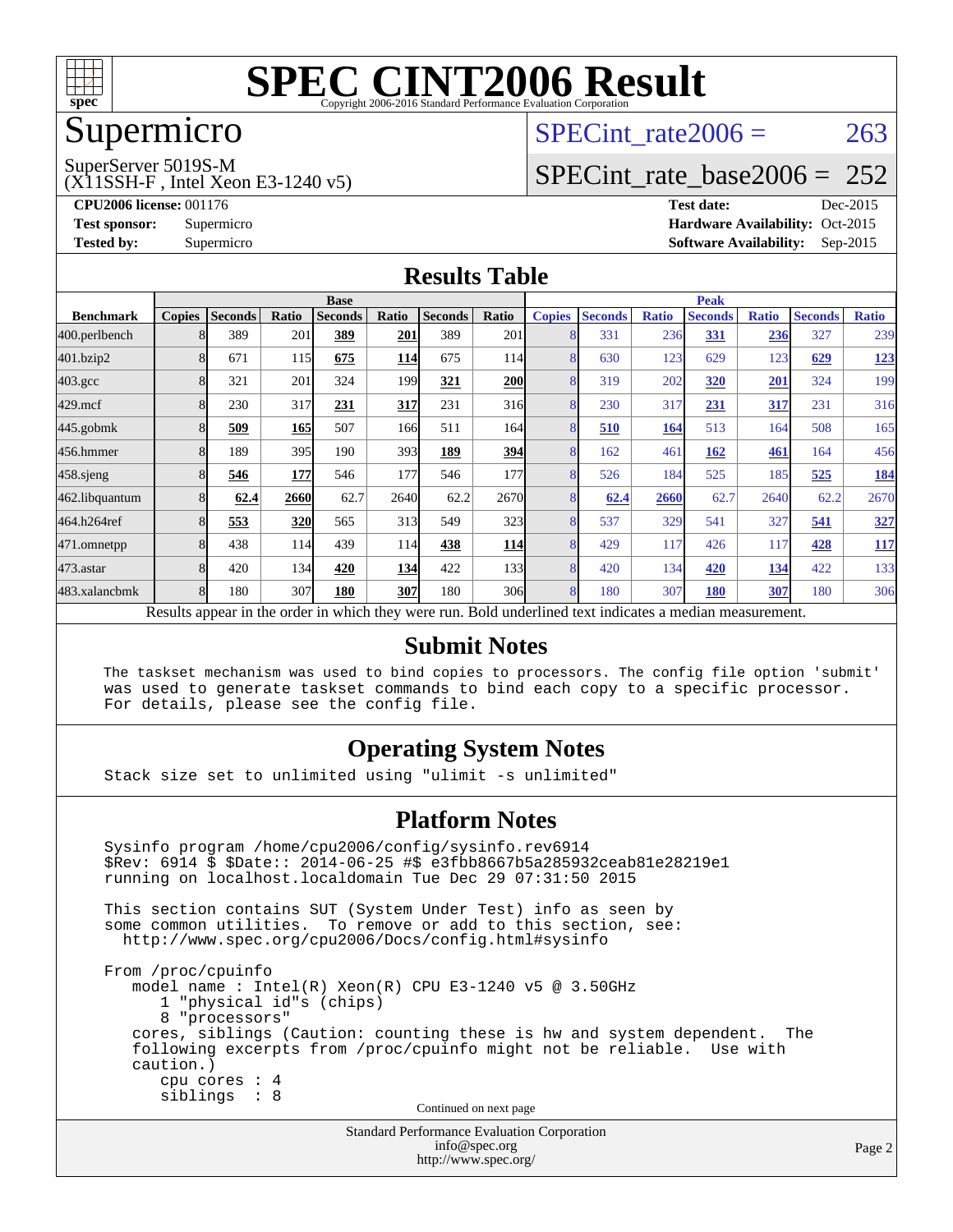

#### Supermicro

SPECint rate $2006 = 263$ 

(X11SSH-F , Intel Xeon E3-1240 v5) SuperServer 5019S-M

[SPECint\\_rate\\_base2006 =](http://www.spec.org/auto/cpu2006/Docs/result-fields.html#SPECintratebase2006)  $252$ 

**[CPU2006 license:](http://www.spec.org/auto/cpu2006/Docs/result-fields.html#CPU2006license)** 001176 **[Test date:](http://www.spec.org/auto/cpu2006/Docs/result-fields.html#Testdate)** Dec-2015 **[Test sponsor:](http://www.spec.org/auto/cpu2006/Docs/result-fields.html#Testsponsor)** Supermicro Supermicro **[Hardware Availability:](http://www.spec.org/auto/cpu2006/Docs/result-fields.html#HardwareAvailability)** Oct-2015 **[Tested by:](http://www.spec.org/auto/cpu2006/Docs/result-fields.html#Testedby)** Supermicro **Supermicro [Software Availability:](http://www.spec.org/auto/cpu2006/Docs/result-fields.html#SoftwareAvailability)** Sep-2015

#### **[Platform Notes \(Continued\)](http://www.spec.org/auto/cpu2006/Docs/result-fields.html#PlatformNotes)**

 physical 0: cores 0 1 2 3 cache size : 8192 KB From /proc/meminfo<br>MemTotal: 16088116 kB HugePages\_Total: 0 Hugepagesize: 2048 kB From /etc/\*release\* /etc/\*version\* os-release: NAME="Red Hat Enterprise Linux Server" VERSION="7.2 (Maipo)" ID="rhel" ID\_LIKE="fedora" VERSION\_ID="7.2" PRETTY\_NAME="Red Hat Enterprise Linux Server 7.2 (Maipo)" ANSI\_COLOR="0;31" CPE\_NAME="cpe:/o:redhat:enterprise\_linux:7.2:GA:server" redhat-release: Red Hat Enterprise Linux Server release 7.2 (Maipo) system-release: Red Hat Enterprise Linux Server release 7.2 (Maipo) system-release-cpe: cpe:/o:redhat:enterprise\_linux:7.2:ga:server uname -a: Linux localhost.localdomain 3.10.0-327.el7.x86\_64 #1 SMP Thu Oct 29 17:29:29 EDT 2015 x86\_64 x86\_64 x86\_64 GNU/Linux run-level 3 Dec 29 07:30 SPEC is set to: /home/cpu2006 Filesystem Type Size Used Avail Use% Mounted on<br>/dev/mapper/rhel-root xfs 280G 26G 254G 10% / /dev/mapper/rhel-root xfs 280G Additional information from dmidecode: Warning: Use caution when you interpret this section. The 'dmidecode' program reads system data which is "intended to allow hardware to be accurately determined", but the intent may not be met, as there are frequent changes to hardware, firmware, and the "DMTF SMBIOS" standard. BIOS American Megatrends Inc. 1.0a 11/13/2015 Memory: 2x Micron 16ATF1G64AZ-2G1A2 8 GB 2 rank 2133 MHz 2x Not Specified Not Specified (End of data from sysinfo program)

#### **[General Notes](http://www.spec.org/auto/cpu2006/Docs/result-fields.html#GeneralNotes)**

Environment variables set by runspec before the start of the run: LD\_LIBRARY\_PATH = "/home/cpu2006/libs/32:/home/cpu2006/libs/64:/home/cpu2006/sh"

 Binaries compiled on a system with 1x Intel Core i5-4670K CPU + 32GB Continued on next page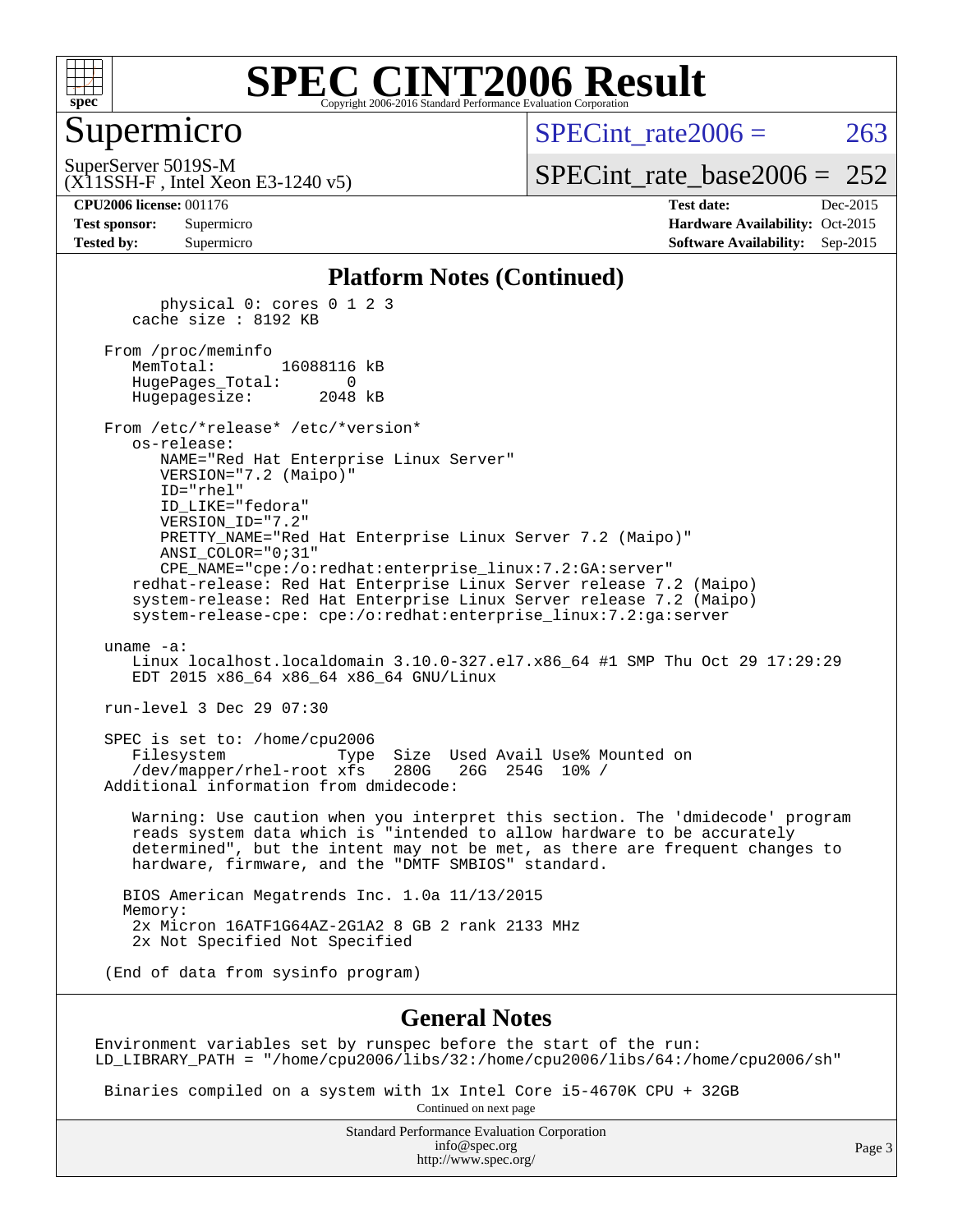

#### Supermicro

SPECint rate $2006 = 263$ 

(X11SSH-F , Intel Xeon E3-1240 v5) SuperServer 5019S-M

[SPECint\\_rate\\_base2006 =](http://www.spec.org/auto/cpu2006/Docs/result-fields.html#SPECintratebase2006) 252

**[CPU2006 license:](http://www.spec.org/auto/cpu2006/Docs/result-fields.html#CPU2006license)** 001176 **[Test date:](http://www.spec.org/auto/cpu2006/Docs/result-fields.html#Testdate)** Dec-2015 **[Test sponsor:](http://www.spec.org/auto/cpu2006/Docs/result-fields.html#Testsponsor)** Supermicro Supermicro **[Hardware Availability:](http://www.spec.org/auto/cpu2006/Docs/result-fields.html#HardwareAvailability)** Oct-2015 **[Tested by:](http://www.spec.org/auto/cpu2006/Docs/result-fields.html#Testedby)** Supermicro **Supermicro [Software Availability:](http://www.spec.org/auto/cpu2006/Docs/result-fields.html#SoftwareAvailability)** Sep-2015

#### **[General Notes \(Continued\)](http://www.spec.org/auto/cpu2006/Docs/result-fields.html#GeneralNotes)**

 memory using RedHat EL 7.1 Transparent Huge Pages enabled with: echo always > /sys/kernel/mm/transparent\_hugepage/enabled

### **[Base Compiler Invocation](http://www.spec.org/auto/cpu2006/Docs/result-fields.html#BaseCompilerInvocation)**

[C benchmarks](http://www.spec.org/auto/cpu2006/Docs/result-fields.html#Cbenchmarks):

[icc -m32 -L/opt/intel/compilers\\_and\\_libraries\\_2016/linux/compiler/lib/ia32\\_lin](http://www.spec.org/cpu2006/results/res2016q1/cpu2006-20160106-38567.flags.html#user_CCbase_intel_icc_e10256ba5924b668798078a321b0cb3f)

[C++ benchmarks:](http://www.spec.org/auto/cpu2006/Docs/result-fields.html#CXXbenchmarks)

[icpc -m32 -L/opt/intel/compilers\\_and\\_libraries\\_2016/linux/compiler/lib/ia32\\_lin](http://www.spec.org/cpu2006/results/res2016q1/cpu2006-20160106-38567.flags.html#user_CXXbase_intel_icpc_b4f50a394bdb4597aa5879c16bc3f5c5)

#### **[Base Portability Flags](http://www.spec.org/auto/cpu2006/Docs/result-fields.html#BasePortabilityFlags)**

 400.perlbench: [-D\\_FILE\\_OFFSET\\_BITS=64](http://www.spec.org/cpu2006/results/res2016q1/cpu2006-20160106-38567.flags.html#user_basePORTABILITY400_perlbench_file_offset_bits_64_438cf9856305ebd76870a2c6dc2689ab) [-DSPEC\\_CPU\\_LINUX\\_IA32](http://www.spec.org/cpu2006/results/res2016q1/cpu2006-20160106-38567.flags.html#b400.perlbench_baseCPORTABILITY_DSPEC_CPU_LINUX_IA32) 401.bzip2: [-D\\_FILE\\_OFFSET\\_BITS=64](http://www.spec.org/cpu2006/results/res2016q1/cpu2006-20160106-38567.flags.html#user_basePORTABILITY401_bzip2_file_offset_bits_64_438cf9856305ebd76870a2c6dc2689ab) 403.gcc: [-D\\_FILE\\_OFFSET\\_BITS=64](http://www.spec.org/cpu2006/results/res2016q1/cpu2006-20160106-38567.flags.html#user_basePORTABILITY403_gcc_file_offset_bits_64_438cf9856305ebd76870a2c6dc2689ab) 429.mcf: [-D\\_FILE\\_OFFSET\\_BITS=64](http://www.spec.org/cpu2006/results/res2016q1/cpu2006-20160106-38567.flags.html#user_basePORTABILITY429_mcf_file_offset_bits_64_438cf9856305ebd76870a2c6dc2689ab) 445.gobmk: [-D\\_FILE\\_OFFSET\\_BITS=64](http://www.spec.org/cpu2006/results/res2016q1/cpu2006-20160106-38567.flags.html#user_basePORTABILITY445_gobmk_file_offset_bits_64_438cf9856305ebd76870a2c6dc2689ab) 456.hmmer: [-D\\_FILE\\_OFFSET\\_BITS=64](http://www.spec.org/cpu2006/results/res2016q1/cpu2006-20160106-38567.flags.html#user_basePORTABILITY456_hmmer_file_offset_bits_64_438cf9856305ebd76870a2c6dc2689ab) 458.sjeng: [-D\\_FILE\\_OFFSET\\_BITS=64](http://www.spec.org/cpu2006/results/res2016q1/cpu2006-20160106-38567.flags.html#user_basePORTABILITY458_sjeng_file_offset_bits_64_438cf9856305ebd76870a2c6dc2689ab) 462.libquantum: [-D\\_FILE\\_OFFSET\\_BITS=64](http://www.spec.org/cpu2006/results/res2016q1/cpu2006-20160106-38567.flags.html#user_basePORTABILITY462_libquantum_file_offset_bits_64_438cf9856305ebd76870a2c6dc2689ab) [-DSPEC\\_CPU\\_LINUX](http://www.spec.org/cpu2006/results/res2016q1/cpu2006-20160106-38567.flags.html#b462.libquantum_baseCPORTABILITY_DSPEC_CPU_LINUX) 464.h264ref: [-D\\_FILE\\_OFFSET\\_BITS=64](http://www.spec.org/cpu2006/results/res2016q1/cpu2006-20160106-38567.flags.html#user_basePORTABILITY464_h264ref_file_offset_bits_64_438cf9856305ebd76870a2c6dc2689ab) 471.omnetpp: [-D\\_FILE\\_OFFSET\\_BITS=64](http://www.spec.org/cpu2006/results/res2016q1/cpu2006-20160106-38567.flags.html#user_basePORTABILITY471_omnetpp_file_offset_bits_64_438cf9856305ebd76870a2c6dc2689ab) 473.astar: [-D\\_FILE\\_OFFSET\\_BITS=64](http://www.spec.org/cpu2006/results/res2016q1/cpu2006-20160106-38567.flags.html#user_basePORTABILITY473_astar_file_offset_bits_64_438cf9856305ebd76870a2c6dc2689ab) 483.xalancbmk: [-D\\_FILE\\_OFFSET\\_BITS=64](http://www.spec.org/cpu2006/results/res2016q1/cpu2006-20160106-38567.flags.html#user_basePORTABILITY483_xalancbmk_file_offset_bits_64_438cf9856305ebd76870a2c6dc2689ab) [-DSPEC\\_CPU\\_LINUX](http://www.spec.org/cpu2006/results/res2016q1/cpu2006-20160106-38567.flags.html#b483.xalancbmk_baseCXXPORTABILITY_DSPEC_CPU_LINUX)

### **[Base Optimization Flags](http://www.spec.org/auto/cpu2006/Docs/result-fields.html#BaseOptimizationFlags)**

[C benchmarks](http://www.spec.org/auto/cpu2006/Docs/result-fields.html#Cbenchmarks):

[-xCORE-AVX2](http://www.spec.org/cpu2006/results/res2016q1/cpu2006-20160106-38567.flags.html#user_CCbase_f-xAVX2_5f5fc0cbe2c9f62c816d3e45806c70d7) [-ipo](http://www.spec.org/cpu2006/results/res2016q1/cpu2006-20160106-38567.flags.html#user_CCbase_f-ipo) [-O3](http://www.spec.org/cpu2006/results/res2016q1/cpu2006-20160106-38567.flags.html#user_CCbase_f-O3) [-no-prec-div](http://www.spec.org/cpu2006/results/res2016q1/cpu2006-20160106-38567.flags.html#user_CCbase_f-no-prec-div) [-opt-prefetch](http://www.spec.org/cpu2006/results/res2016q1/cpu2006-20160106-38567.flags.html#user_CCbase_f-opt-prefetch) [-opt-mem-layout-trans=3](http://www.spec.org/cpu2006/results/res2016q1/cpu2006-20160106-38567.flags.html#user_CCbase_f-opt-mem-layout-trans_a7b82ad4bd7abf52556d4961a2ae94d5)

[C++ benchmarks:](http://www.spec.org/auto/cpu2006/Docs/result-fields.html#CXXbenchmarks)

[-xCORE-AVX2](http://www.spec.org/cpu2006/results/res2016q1/cpu2006-20160106-38567.flags.html#user_CXXbase_f-xAVX2_5f5fc0cbe2c9f62c816d3e45806c70d7) [-ipo](http://www.spec.org/cpu2006/results/res2016q1/cpu2006-20160106-38567.flags.html#user_CXXbase_f-ipo) [-O3](http://www.spec.org/cpu2006/results/res2016q1/cpu2006-20160106-38567.flags.html#user_CXXbase_f-O3) [-no-prec-div](http://www.spec.org/cpu2006/results/res2016q1/cpu2006-20160106-38567.flags.html#user_CXXbase_f-no-prec-div) [-opt-prefetch](http://www.spec.org/cpu2006/results/res2016q1/cpu2006-20160106-38567.flags.html#user_CXXbase_f-opt-prefetch) [-opt-mem-layout-trans=3](http://www.spec.org/cpu2006/results/res2016q1/cpu2006-20160106-38567.flags.html#user_CXXbase_f-opt-mem-layout-trans_a7b82ad4bd7abf52556d4961a2ae94d5) [-Wl,-z,muldefs](http://www.spec.org/cpu2006/results/res2016q1/cpu2006-20160106-38567.flags.html#user_CXXbase_link_force_multiple1_74079c344b956b9658436fd1b6dd3a8a) [-L/sh -lsmartheap](http://www.spec.org/cpu2006/results/res2016q1/cpu2006-20160106-38567.flags.html#user_CXXbase_SmartHeap_32f6c82aa1ed9c52345d30cf6e4a0499)

### **[Base Other Flags](http://www.spec.org/auto/cpu2006/Docs/result-fields.html#BaseOtherFlags)**

[C benchmarks](http://www.spec.org/auto/cpu2006/Docs/result-fields.html#Cbenchmarks):

403.gcc: [-Dalloca=\\_alloca](http://www.spec.org/cpu2006/results/res2016q1/cpu2006-20160106-38567.flags.html#b403.gcc_baseEXTRA_CFLAGS_Dalloca_be3056838c12de2578596ca5467af7f3)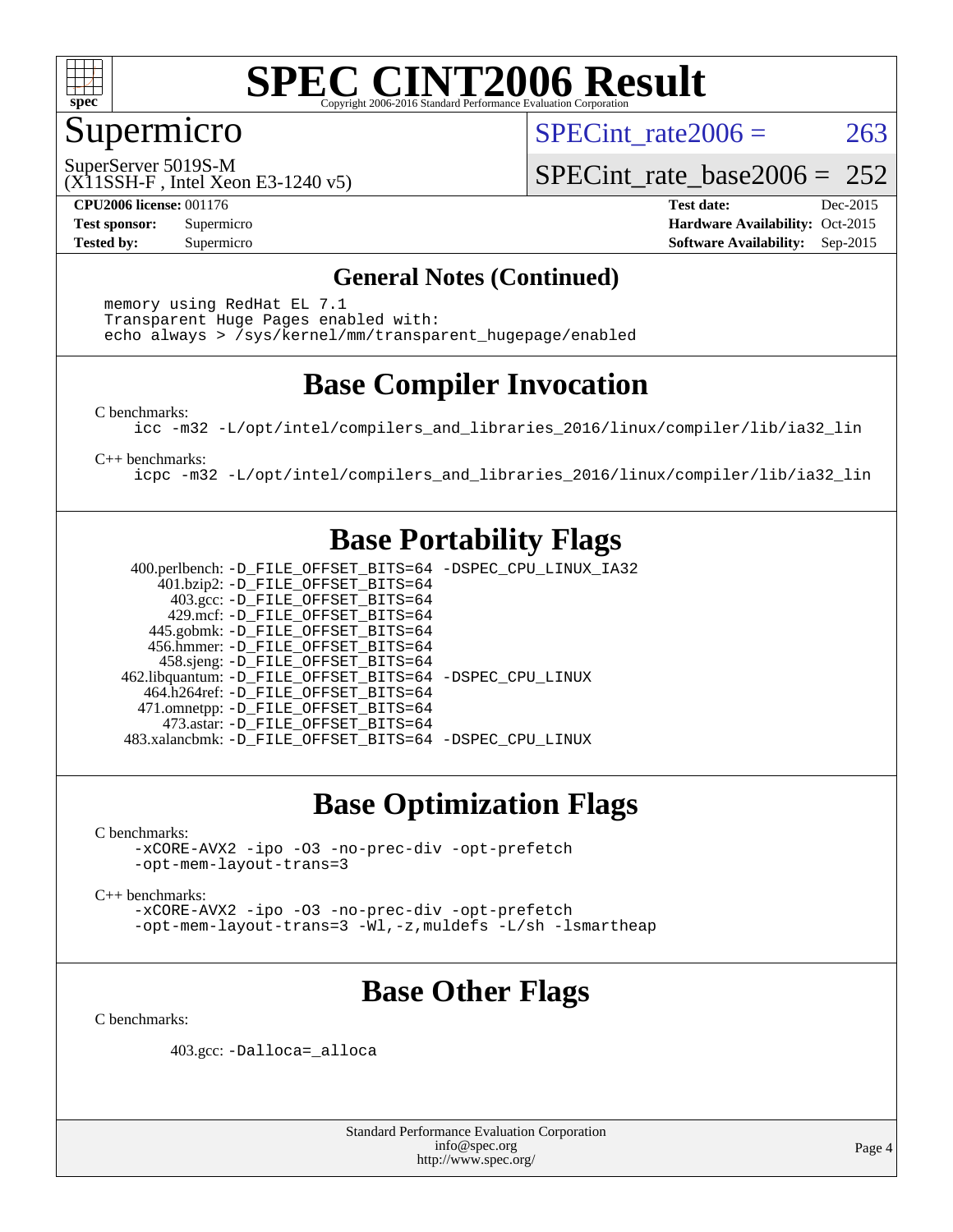

#### **[SPEC CINT2006 Result](http://www.spec.org/auto/cpu2006/Docs/result-fields.html#SPECCINT2006Result)** Copyright 2006-2016 Standard Performance Evaluation C

#### Supermicro

SPECint rate $2006 = 263$ 

(X11SSH-F , Intel Xeon E3-1240 v5) SuperServer 5019S-M

[SPECint\\_rate\\_base2006 =](http://www.spec.org/auto/cpu2006/Docs/result-fields.html#SPECintratebase2006)  $252$ 

**[CPU2006 license:](http://www.spec.org/auto/cpu2006/Docs/result-fields.html#CPU2006license)** 001176 **[Test date:](http://www.spec.org/auto/cpu2006/Docs/result-fields.html#Testdate)** Dec-2015 **[Test sponsor:](http://www.spec.org/auto/cpu2006/Docs/result-fields.html#Testsponsor)** Supermicro Supermicro **[Hardware Availability:](http://www.spec.org/auto/cpu2006/Docs/result-fields.html#HardwareAvailability)** Oct-2015 **[Tested by:](http://www.spec.org/auto/cpu2006/Docs/result-fields.html#Testedby)** Supermicro **Supermicro [Software Availability:](http://www.spec.org/auto/cpu2006/Docs/result-fields.html#SoftwareAvailability)** Sep-2015

#### **[Peak Compiler Invocation](http://www.spec.org/auto/cpu2006/Docs/result-fields.html#PeakCompilerInvocation)**

[C benchmarks \(except as noted below\)](http://www.spec.org/auto/cpu2006/Docs/result-fields.html#Cbenchmarksexceptasnotedbelow):

[icc -m32 -L/opt/intel/compilers\\_and\\_libraries\\_2016/linux/compiler/lib/ia32\\_lin](http://www.spec.org/cpu2006/results/res2016q1/cpu2006-20160106-38567.flags.html#user_CCpeak_intel_icc_e10256ba5924b668798078a321b0cb3f)

400.perlbench: [icc -m64](http://www.spec.org/cpu2006/results/res2016q1/cpu2006-20160106-38567.flags.html#user_peakCCLD400_perlbench_intel_icc_64bit_bda6cc9af1fdbb0edc3795bac97ada53)

401.bzip2: [icc -m64](http://www.spec.org/cpu2006/results/res2016q1/cpu2006-20160106-38567.flags.html#user_peakCCLD401_bzip2_intel_icc_64bit_bda6cc9af1fdbb0edc3795bac97ada53)

456.hmmer: [icc -m64](http://www.spec.org/cpu2006/results/res2016q1/cpu2006-20160106-38567.flags.html#user_peakCCLD456_hmmer_intel_icc_64bit_bda6cc9af1fdbb0edc3795bac97ada53)

458.sjeng: [icc -m64](http://www.spec.org/cpu2006/results/res2016q1/cpu2006-20160106-38567.flags.html#user_peakCCLD458_sjeng_intel_icc_64bit_bda6cc9af1fdbb0edc3795bac97ada53)

#### [C++ benchmarks:](http://www.spec.org/auto/cpu2006/Docs/result-fields.html#CXXbenchmarks)

[icpc -m32 -L/opt/intel/compilers\\_and\\_libraries\\_2016/linux/compiler/lib/ia32\\_lin](http://www.spec.org/cpu2006/results/res2016q1/cpu2006-20160106-38567.flags.html#user_CXXpeak_intel_icpc_b4f50a394bdb4597aa5879c16bc3f5c5)

#### **[Peak Portability Flags](http://www.spec.org/auto/cpu2006/Docs/result-fields.html#PeakPortabilityFlags)**

 400.perlbench: [-D\\_FILE\\_OFFSET\\_BITS=64](http://www.spec.org/cpu2006/results/res2016q1/cpu2006-20160106-38567.flags.html#user_peakPORTABILITY400_perlbench_file_offset_bits_64_438cf9856305ebd76870a2c6dc2689ab) [-DSPEC\\_CPU\\_LP64](http://www.spec.org/cpu2006/results/res2016q1/cpu2006-20160106-38567.flags.html#b400.perlbench_peakCPORTABILITY_DSPEC_CPU_LP64) [-DSPEC\\_CPU\\_LINUX\\_X64](http://www.spec.org/cpu2006/results/res2016q1/cpu2006-20160106-38567.flags.html#b400.perlbench_peakCPORTABILITY_DSPEC_CPU_LINUX_X64) 401.bzip2: [-D\\_FILE\\_OFFSET\\_BITS=64](http://www.spec.org/cpu2006/results/res2016q1/cpu2006-20160106-38567.flags.html#user_peakPORTABILITY401_bzip2_file_offset_bits_64_438cf9856305ebd76870a2c6dc2689ab) [-DSPEC\\_CPU\\_LP64](http://www.spec.org/cpu2006/results/res2016q1/cpu2006-20160106-38567.flags.html#suite_peakCPORTABILITY401_bzip2_DSPEC_CPU_LP64) 403.gcc: [-D\\_FILE\\_OFFSET\\_BITS=64](http://www.spec.org/cpu2006/results/res2016q1/cpu2006-20160106-38567.flags.html#user_peakPORTABILITY403_gcc_file_offset_bits_64_438cf9856305ebd76870a2c6dc2689ab) 429.mcf: [-D\\_FILE\\_OFFSET\\_BITS=64](http://www.spec.org/cpu2006/results/res2016q1/cpu2006-20160106-38567.flags.html#user_peakPORTABILITY429_mcf_file_offset_bits_64_438cf9856305ebd76870a2c6dc2689ab) 445.gobmk: [-D\\_FILE\\_OFFSET\\_BITS=64](http://www.spec.org/cpu2006/results/res2016q1/cpu2006-20160106-38567.flags.html#user_peakPORTABILITY445_gobmk_file_offset_bits_64_438cf9856305ebd76870a2c6dc2689ab) 456.hmmer: [-D\\_FILE\\_OFFSET\\_BITS=64](http://www.spec.org/cpu2006/results/res2016q1/cpu2006-20160106-38567.flags.html#user_peakPORTABILITY456_hmmer_file_offset_bits_64_438cf9856305ebd76870a2c6dc2689ab) [-DSPEC\\_CPU\\_LP64](http://www.spec.org/cpu2006/results/res2016q1/cpu2006-20160106-38567.flags.html#suite_peakCPORTABILITY456_hmmer_DSPEC_CPU_LP64) 458.sjeng: [-D\\_FILE\\_OFFSET\\_BITS=64](http://www.spec.org/cpu2006/results/res2016q1/cpu2006-20160106-38567.flags.html#user_peakPORTABILITY458_sjeng_file_offset_bits_64_438cf9856305ebd76870a2c6dc2689ab) [-DSPEC\\_CPU\\_LP64](http://www.spec.org/cpu2006/results/res2016q1/cpu2006-20160106-38567.flags.html#suite_peakCPORTABILITY458_sjeng_DSPEC_CPU_LP64) 462.libquantum: [-D\\_FILE\\_OFFSET\\_BITS=64](http://www.spec.org/cpu2006/results/res2016q1/cpu2006-20160106-38567.flags.html#user_peakPORTABILITY462_libquantum_file_offset_bits_64_438cf9856305ebd76870a2c6dc2689ab) [-DSPEC\\_CPU\\_LINUX](http://www.spec.org/cpu2006/results/res2016q1/cpu2006-20160106-38567.flags.html#b462.libquantum_peakCPORTABILITY_DSPEC_CPU_LINUX) 464.h264ref: [-D\\_FILE\\_OFFSET\\_BITS=64](http://www.spec.org/cpu2006/results/res2016q1/cpu2006-20160106-38567.flags.html#user_peakPORTABILITY464_h264ref_file_offset_bits_64_438cf9856305ebd76870a2c6dc2689ab) 471.omnetpp: [-D\\_FILE\\_OFFSET\\_BITS=64](http://www.spec.org/cpu2006/results/res2016q1/cpu2006-20160106-38567.flags.html#user_peakPORTABILITY471_omnetpp_file_offset_bits_64_438cf9856305ebd76870a2c6dc2689ab) 473.astar: [-D\\_FILE\\_OFFSET\\_BITS=64](http://www.spec.org/cpu2006/results/res2016q1/cpu2006-20160106-38567.flags.html#user_peakPORTABILITY473_astar_file_offset_bits_64_438cf9856305ebd76870a2c6dc2689ab) 483.xalancbmk: [-D\\_FILE\\_OFFSET\\_BITS=64](http://www.spec.org/cpu2006/results/res2016q1/cpu2006-20160106-38567.flags.html#user_peakPORTABILITY483_xalancbmk_file_offset_bits_64_438cf9856305ebd76870a2c6dc2689ab) [-DSPEC\\_CPU\\_LINUX](http://www.spec.org/cpu2006/results/res2016q1/cpu2006-20160106-38567.flags.html#b483.xalancbmk_peakCXXPORTABILITY_DSPEC_CPU_LINUX)

#### **[Peak Optimization Flags](http://www.spec.org/auto/cpu2006/Docs/result-fields.html#PeakOptimizationFlags)**

[C benchmarks](http://www.spec.org/auto/cpu2006/Docs/result-fields.html#Cbenchmarks):

 400.perlbench: [-xCORE-AVX2](http://www.spec.org/cpu2006/results/res2016q1/cpu2006-20160106-38567.flags.html#user_peakPASS2_CFLAGSPASS2_LDCFLAGS400_perlbench_f-xAVX2_5f5fc0cbe2c9f62c816d3e45806c70d7)(pass 2) [-prof-gen:threadsafe](http://www.spec.org/cpu2006/results/res2016q1/cpu2006-20160106-38567.flags.html#user_peakPASS1_CFLAGSPASS1_LDCFLAGS400_perlbench_prof_gen_21a26eb79f378b550acd7bec9fe4467a)(pass 1) [-ipo](http://www.spec.org/cpu2006/results/res2016q1/cpu2006-20160106-38567.flags.html#user_peakPASS2_CFLAGSPASS2_LDCFLAGS400_perlbench_f-ipo)(pass 2) [-O3](http://www.spec.org/cpu2006/results/res2016q1/cpu2006-20160106-38567.flags.html#user_peakPASS2_CFLAGSPASS2_LDCFLAGS400_perlbench_f-O3)(pass 2) [-no-prec-div](http://www.spec.org/cpu2006/results/res2016q1/cpu2006-20160106-38567.flags.html#user_peakPASS2_CFLAGSPASS2_LDCFLAGS400_perlbench_f-no-prec-div)(pass 2) [-par-num-threads=1](http://www.spec.org/cpu2006/results/res2016q1/cpu2006-20160106-38567.flags.html#user_peakPASS1_CFLAGSPASS1_LDCFLAGS400_perlbench_par_num_threads_786a6ff141b4e9e90432e998842df6c2)(pass 1) [-prof-use](http://www.spec.org/cpu2006/results/res2016q1/cpu2006-20160106-38567.flags.html#user_peakPASS2_CFLAGSPASS2_LDCFLAGS400_perlbench_prof_use_bccf7792157ff70d64e32fe3e1250b55)(pass 2) [-auto-ilp32](http://www.spec.org/cpu2006/results/res2016q1/cpu2006-20160106-38567.flags.html#user_peakCOPTIMIZE400_perlbench_f-auto-ilp32)

 401.bzip2: [-xCORE-AVX2](http://www.spec.org/cpu2006/results/res2016q1/cpu2006-20160106-38567.flags.html#user_peakPASS2_CFLAGSPASS2_LDCFLAGS401_bzip2_f-xAVX2_5f5fc0cbe2c9f62c816d3e45806c70d7)(pass 2) [-prof-gen:threadsafe](http://www.spec.org/cpu2006/results/res2016q1/cpu2006-20160106-38567.flags.html#user_peakPASS1_CFLAGSPASS1_LDCFLAGS401_bzip2_prof_gen_21a26eb79f378b550acd7bec9fe4467a)(pass 1)  $-i\text{po}(pass 2) -O3(pass 2) -no-prec-div(pass 2)$  $-i\text{po}(pass 2) -O3(pass 2) -no-prec-div(pass 2)$  $-i\text{po}(pass 2) -O3(pass 2) -no-prec-div(pass 2)$  $-i\text{po}(pass 2) -O3(pass 2) -no-prec-div(pass 2)$  $-i\text{po}(pass 2) -O3(pass 2) -no-prec-div(pass 2)$ [-par-num-threads=1](http://www.spec.org/cpu2006/results/res2016q1/cpu2006-20160106-38567.flags.html#user_peakPASS1_CFLAGSPASS1_LDCFLAGS401_bzip2_par_num_threads_786a6ff141b4e9e90432e998842df6c2)(pass 1) [-prof-use](http://www.spec.org/cpu2006/results/res2016q1/cpu2006-20160106-38567.flags.html#user_peakPASS2_CFLAGSPASS2_LDCFLAGS401_bzip2_prof_use_bccf7792157ff70d64e32fe3e1250b55)(pass 2) [-opt-prefetch](http://www.spec.org/cpu2006/results/res2016q1/cpu2006-20160106-38567.flags.html#user_peakCOPTIMIZE401_bzip2_f-opt-prefetch) [-auto-ilp32](http://www.spec.org/cpu2006/results/res2016q1/cpu2006-20160106-38567.flags.html#user_peakCOPTIMIZE401_bzip2_f-auto-ilp32) [-ansi-alias](http://www.spec.org/cpu2006/results/res2016q1/cpu2006-20160106-38567.flags.html#user_peakCOPTIMIZE401_bzip2_f-ansi-alias)

403.gcc: [-xCORE-AVX2](http://www.spec.org/cpu2006/results/res2016q1/cpu2006-20160106-38567.flags.html#user_peakCOPTIMIZE403_gcc_f-xAVX2_5f5fc0cbe2c9f62c816d3e45806c70d7) [-ipo](http://www.spec.org/cpu2006/results/res2016q1/cpu2006-20160106-38567.flags.html#user_peakCOPTIMIZE403_gcc_f-ipo) [-O3](http://www.spec.org/cpu2006/results/res2016q1/cpu2006-20160106-38567.flags.html#user_peakCOPTIMIZE403_gcc_f-O3) [-no-prec-div](http://www.spec.org/cpu2006/results/res2016q1/cpu2006-20160106-38567.flags.html#user_peakCOPTIMIZE403_gcc_f-no-prec-div)

 $429$ .mcf: basepeak = yes

Continued on next page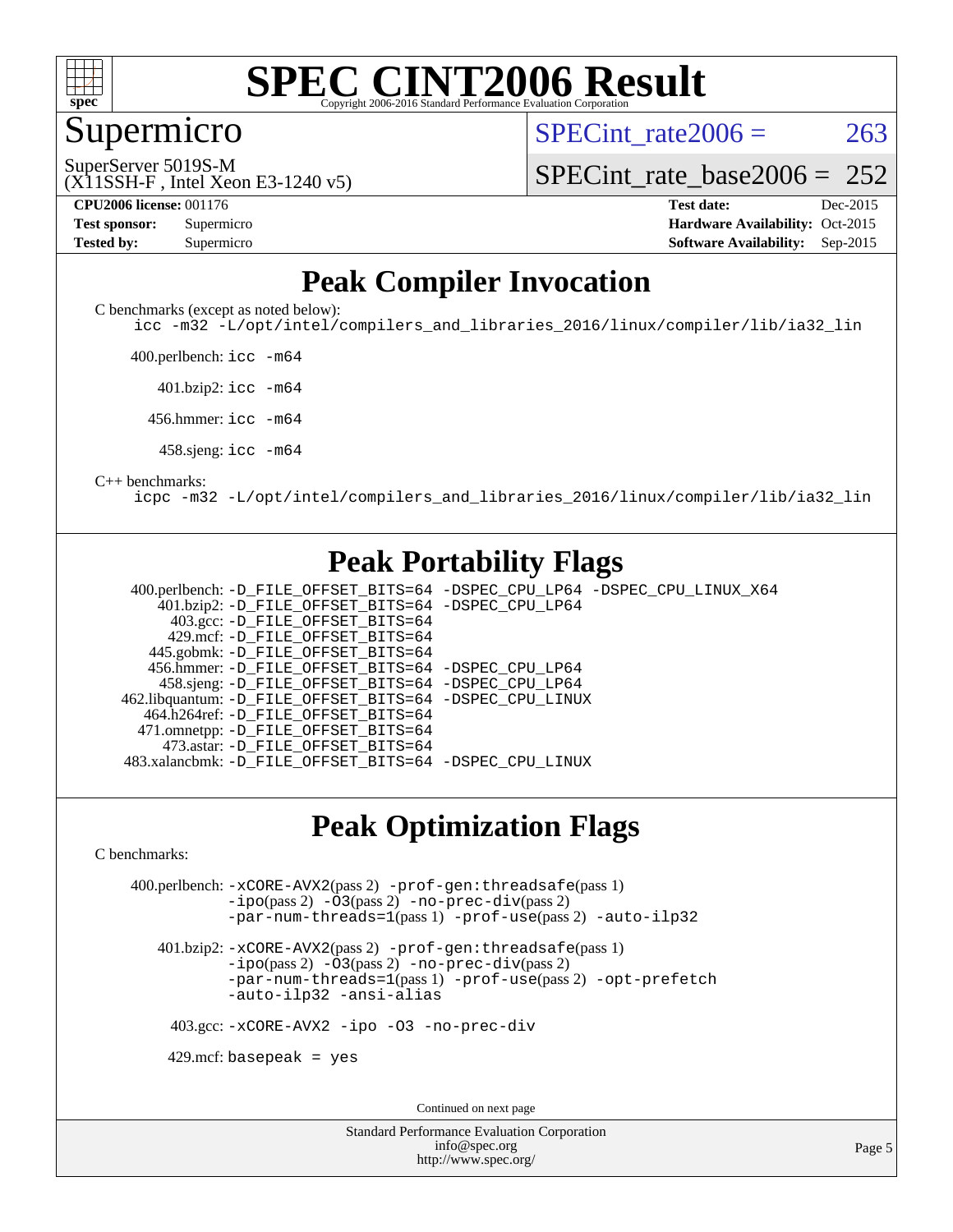

## Supermicro

SPECint rate  $2006 = 263$ 

SuperServer 5019S-M

[SPECint\\_rate\\_base2006 =](http://www.spec.org/auto/cpu2006/Docs/result-fields.html#SPECintratebase2006)  $252$ 

(X11SSH-F , Intel Xeon E3-1240 v5)

**[CPU2006 license:](http://www.spec.org/auto/cpu2006/Docs/result-fields.html#CPU2006license)** 001176 **[Test date:](http://www.spec.org/auto/cpu2006/Docs/result-fields.html#Testdate)** Dec-2015 **[Test sponsor:](http://www.spec.org/auto/cpu2006/Docs/result-fields.html#Testsponsor)** Supermicro **[Hardware Availability:](http://www.spec.org/auto/cpu2006/Docs/result-fields.html#HardwareAvailability)** Oct-2015 **[Tested by:](http://www.spec.org/auto/cpu2006/Docs/result-fields.html#Testedby)** Supermicro **Supermicro [Software Availability:](http://www.spec.org/auto/cpu2006/Docs/result-fields.html#SoftwareAvailability)** Sep-2015

### **[Peak Optimization Flags \(Continued\)](http://www.spec.org/auto/cpu2006/Docs/result-fields.html#PeakOptimizationFlags)**

```
 445.gobmk: -xCORE-AVX2(pass 2) -prof-gen:threadsafe(pass 1)
                -prof-use(pass 2) -par-num-threads=1(pass 1) -ansi-alias
                -opt-mem-layout-trans=3
       456.hmmer: -xCORE-AVX2 -ipo -O3 -no-prec-div -unroll2 -auto-ilp32
        458.sjeng: -xCORE-AVX2(pass 2) -prof-gen:threadsafe(pass 1)
                -i\text{po}(pass 2) -\overline{O}3(pass 2)-no-prec-div(pass 2)
                -par-num-threads=1-prof-use-unroll4
                -auto-ilp32
    462.libquantum: basepeak = yes
      464.h264ref: -xCORE-AVX2(pass 2) -prof-gen:threadsafe(pass 1)
                -ipo(pass 2) -O3(pass 2) -no-prec-div(pass 2)
               -par-num-threads=1(pass 1) -prof-use(pass 2) -unroll2
                -ansi-alias
C++ benchmarks: 
      471.omnetpp: -xCORE-AVX2(pass 2) -prof-gen:threadsafe(pass 1)
               -no-prec-div(pass 2)-par-num-threads=1(pass 1) -prof-use(pass 2) -ansi-alias
                -opt-ra-region-strategy=block -Wl,-z,muldefs
                -L/sh -lsmartheap
         473.astar: basepeak = yes
    483.xalancbmk: basepeak = yes
```
## **[Peak Other Flags](http://www.spec.org/auto/cpu2006/Docs/result-fields.html#PeakOtherFlags)**

[C benchmarks](http://www.spec.org/auto/cpu2006/Docs/result-fields.html#Cbenchmarks):

403.gcc: [-Dalloca=\\_alloca](http://www.spec.org/cpu2006/results/res2016q1/cpu2006-20160106-38567.flags.html#b403.gcc_peakEXTRA_CFLAGS_Dalloca_be3056838c12de2578596ca5467af7f3)

The flags files that were used to format this result can be browsed at <http://www.spec.org/cpu2006/flags/Intel-ic16.0-official-linux64.html> <http://www.spec.org/cpu2006/flags/Supermicro-Platform-Settings-V1.2-revH.html>

You can also download the XML flags sources by saving the following links: <http://www.spec.org/cpu2006/flags/Intel-ic16.0-official-linux64.xml> <http://www.spec.org/cpu2006/flags/Supermicro-Platform-Settings-V1.2-revH.xml>